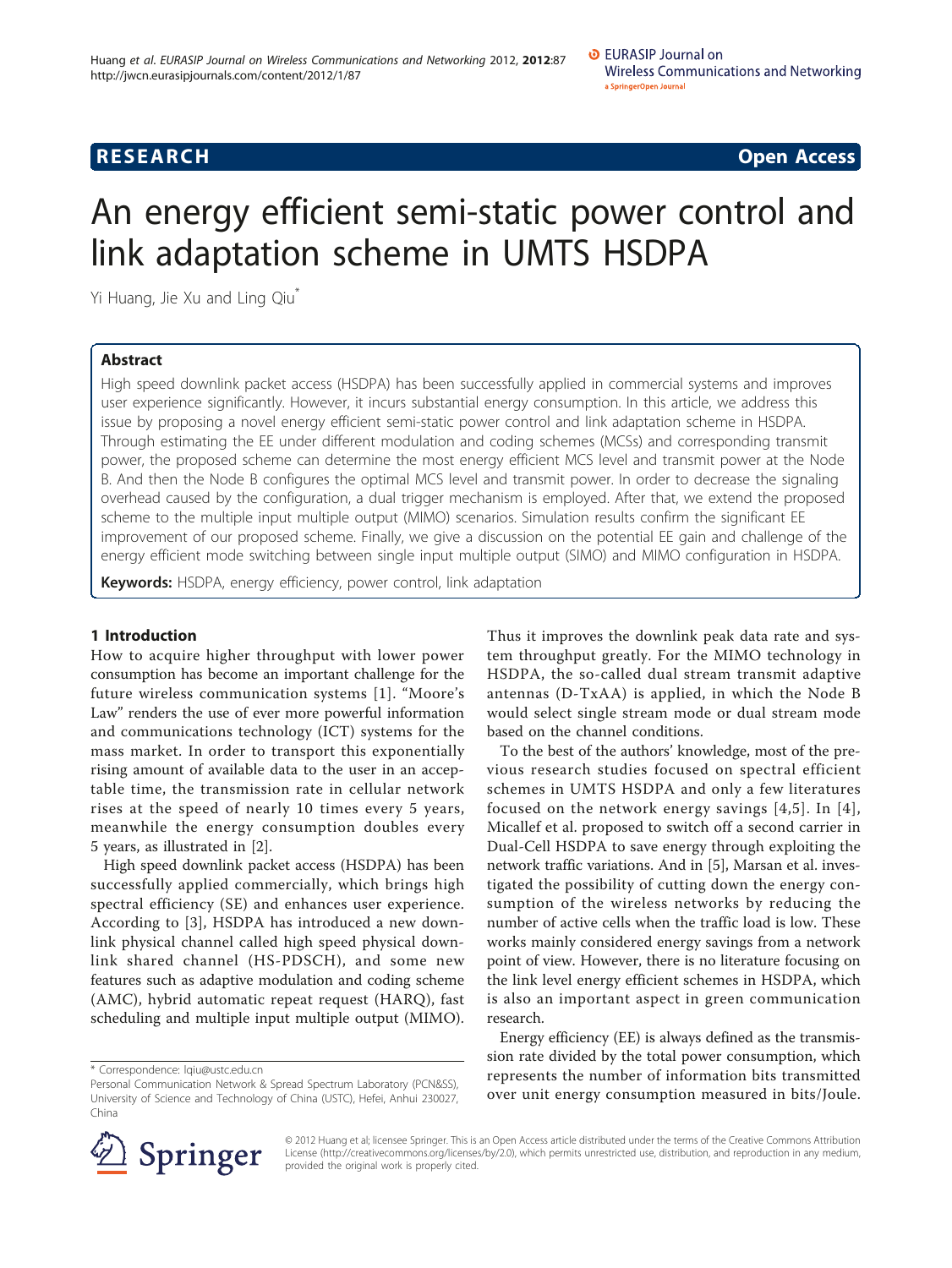In the previous studies considering EE from a link level perspective [\[6-10](#page-12-0)], EE maximization problems are formulated and solved based on Shannon capacity, in which the impact of constant circuit power is involved. It is demonstrated that joint power control and link adaptation is an effective method to improve the EE. However, practical modulation and channel coding schemes are not considered in these works and the users' quality of service (QoS) constraints are not taken into account either. Moreover, as the fast power control is not available in HS-PDSCH due to the functionality of AMC and HARQ, it is hard to apply joint power control and link adaptation in the HSDPA system directly.

In this article, we will discuss the potential link level energy saving in HSDPA. First, a power model including dynamic circuit power related with antenna number is taken into account. Based on this model, we propose a practical semi-static joint power control and link adaptation method to improve EE, while guaranteeing the users' transmission rate constraints. As fast power control is no longer supported, we propose a dual trigger mechanism to perform the method semi-statically. After that, we extend the scheme to the MIMO HSDPA systems. Simulation results confirm the significant EE improvement of our proposed method. Finally, we give a discussion on the potential EE gain and challenges of the energy efficient mode switching between single input multiple output (SIMO) and MIMO configuration.

The rest of the article is organized as follows. Section 2 introduces the preliminaries. Section 3 proposes the energy efficient power control and link adaptation scheme in the single input single output (SISO) HSDPA systems. The extension of the scheme to the MIMO HSDPA systems is presented in Section 4. Simulation results and discussion are given in Section 5, and finally Section 6 concludes this article.

## 2 Preliminaries

In this section, preliminaries are provided. The system model and power model are introduced at first. The theoretic SE-EE tradeoff is then provided to help the description.

## 2.1 System model

We consider the system with a single Node B and a single user in this article, but note that our work can be extended to the multi-user scenario easily. We assume that the Node B has a maximum transmit power constraint  $P_{\text{max}}$  and the user has a minimum modulation and coding scheme (MCS) constraint  $\theta_{\min}$  which can be viewed as the QoS requirements.

# 2.1.1 Link adaptation scheme and D-TxAA functionality in HSDPA

The traditional link adaptation of the HSDPA systems is illustrated as follows. First, the Node B determines the

transmit power of HS-PDSCH. Once the transmit power is determined, it cannot be changed frequently, due to the existence of AMC and HARQ. The user measures the channel quality between the Node B and itself and feeds back a channel quality indication (CQI) to the Node B. The feedback CQI corresponds to a MCS level which is always chosen to maximize the transmission rate under a certain bit error rate (BER). Then the Node B delivers data to the user with the MCS level. In this way, the transmission parameters can be adjusted according to current channel conditions and thus high throughput can be provided.

D-TxAA is selected as the MIMO scheme for HSDPA in 3GPP specification Release 7 [[11](#page-12-0)]. Two antennas at the Node B and the user are supported. Specifically, the Node B sends buffered data through either one or two independent data streams at the physical layer. At first, the user determines the preferred CQI for the single stream mode and the preferred pair of CQIs for the dual stream mode. After comparing the transmission rates of the two modes, the user can choose the better mode and corresponding CQI(s) and then feed them back to the Node B. Thus, the Node B can decide the mode and corresponding MCS level(s).

In addition to CQI feedback, the user also reports precoding control indicator (PCI) index which indicates the optimal precoding weights  $\{w_1, w_2\}$  for the primary stream, based on which precoding weights  $\{w_3, w_4\}$  for the second stream can be calculated. The precoding weights are defined as follows [\[11\]](#page-12-0):

$$
w_1 = w_3 = 1/\sqrt{2},
$$
  
\n
$$
w_4 = -w_2,
$$
  
\n
$$
w_2 = \left[\frac{1+j}{2}, \frac{1-j}{2}, \frac{-1+j}{2}, \frac{-1-j}{2}\right].
$$
\n(1)

## 2.2 Power consumption model

Power consumption model here is based on [[10\]](#page-12-0) in order to capture the effect of transmit antenna number. Denote the number of active transmit antennas as  $M_a$  and transmit power as P. The total power consumption of Node B is divided into three parts. The first part is the power conversion (PC) power

$$
P_{\rm PC} = \frac{P}{\eta},\tag{2}
$$

accounting for the power consumption in the power amplifier and related feeder loss, in which  $\eta$  is the PC efficiency. The second part is the dynamic circuit power which corresponds to antenna number  $M_a$  and can be given by: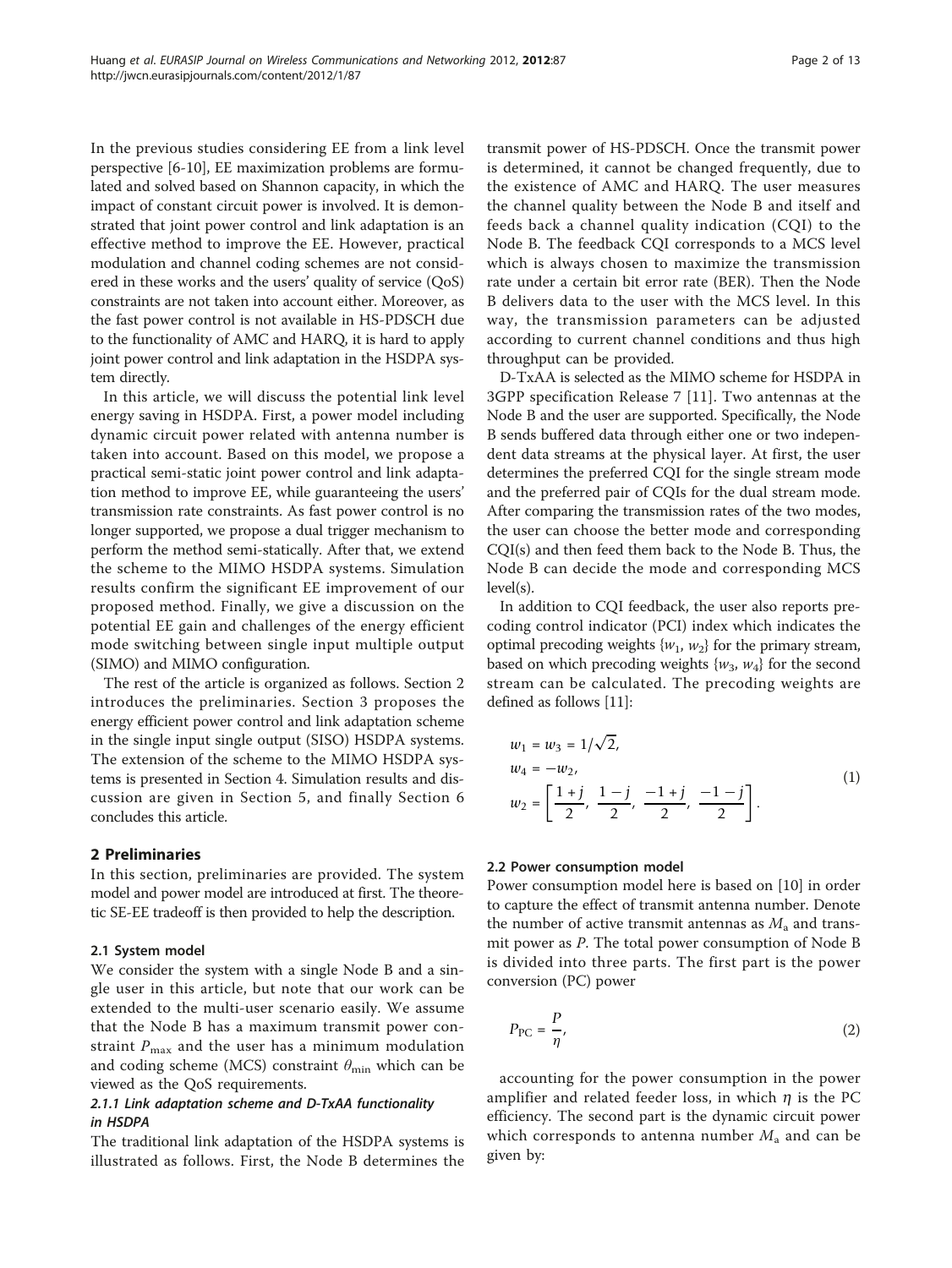$$
P_{\text{Dyn}} = M_{\text{a}} P_{\text{cir}} \tag{3}
$$

representing circuit power consumption for radio frequency (RF) and signal processing. The third part is the static power  $P_{\text{Sta}}$  related to cooling loss, battery backup and power supply loss, which is independent of  $M_a$  and  $P_{\text{PC}}$ . The total power consumption can be modeled as

$$
P_{\text{total}} = P_{\text{PC}} + P_{\text{Dyn}} + P_{\text{Sta}}.\tag{4}
$$

#### 2.3 SE and EE trade-off

Before introducing our proposal, we need to have a discussion about the theoretical basis of the energy efficient power control and link adaptation scheme. According to the Shannon capacity, SE and EE of a SISO additive white Gaussian noise (AWGN) channel can be expressed as

$$
\mu = \log_2\left(1 + \frac{P}{N_0 W}\right) \tag{5}
$$

and

$$
\xi = W \log_2 \left( 1 + \frac{P}{N_0 W} \right) / P_{\text{total}} \tag{6}
$$

respectively, where  $W$  and  $N_0$  represent system bandwidth and the noise density, respectively.

It is obvious from  $(5)$  that the transmit power P is exponentially increasing as a function of the SE with the assumption of constant bandwidth and noise power. In other words, higher SE incurs significant increase of energy consumption. In fact, EE is monotonically decreasing with SE if only the transmit power is considered [\[12](#page-12-0)]. Thus in order to improve EE, Node B should reduce the transmit power. However, the existence of practical  $P_{\text{Dyn}}$ and  $P_{\text{Sta}}$  breaks the monotonic relation between SE and EE, so balancing the  $P_{PC}$ ,  $P_{Dyn}$  and  $P_{Sta}$  is also important to increase EE. Figure 1 shows the EE-power and SEpower relations in an AWGN channel with the theoretical Shannon capacity formula. As indicated in Figure 1, there exists a globally optimal transmit power for EE. Moreover, based on the Shannon capacity, we can obtain the explicit close-form solution of the globally optimal EE and optimal transmit power, and some examples in MIMO systems can be found in [[10](#page-12-0)].

However, one may argue that whether the relation between EE and SE still satisfies in the HSDPA systems when practical AMC and HARQ are taken into account. Fortunately, we confirm this principle through the HSDPA link level simulation and the result with SISO channels based on TABLE G is shown in Figure [2.](#page-3-0) The MIMO systems with D-TxAA have the similar relations, which is shown later in this article. Although this trend is still fulfilled, the challenge in the HSDPA systems is that the explicit close-form solution to obtain the optimal transmit power and corresponding MCS level is no longer available when practical AMC and HARQ are applied here. To meet this challenge, we will solve this problem through a novel EE estimation mechanism in the rest of this article. Besides, the data rate constraints are considered due to the users' QoS requirements in practice. According to the constraints, we should find the feasible transmit power region first, and then determine the transmit power with constrained optimal EE based on the feasible region. More details will be given in the following section.

# 3 Energy efficient power control and link adaptation scheme in SISO systems

A semi-static power control and link adaptation method is proposed in this section to improve the EE while guaranteeing the MCS level constraint. Different from

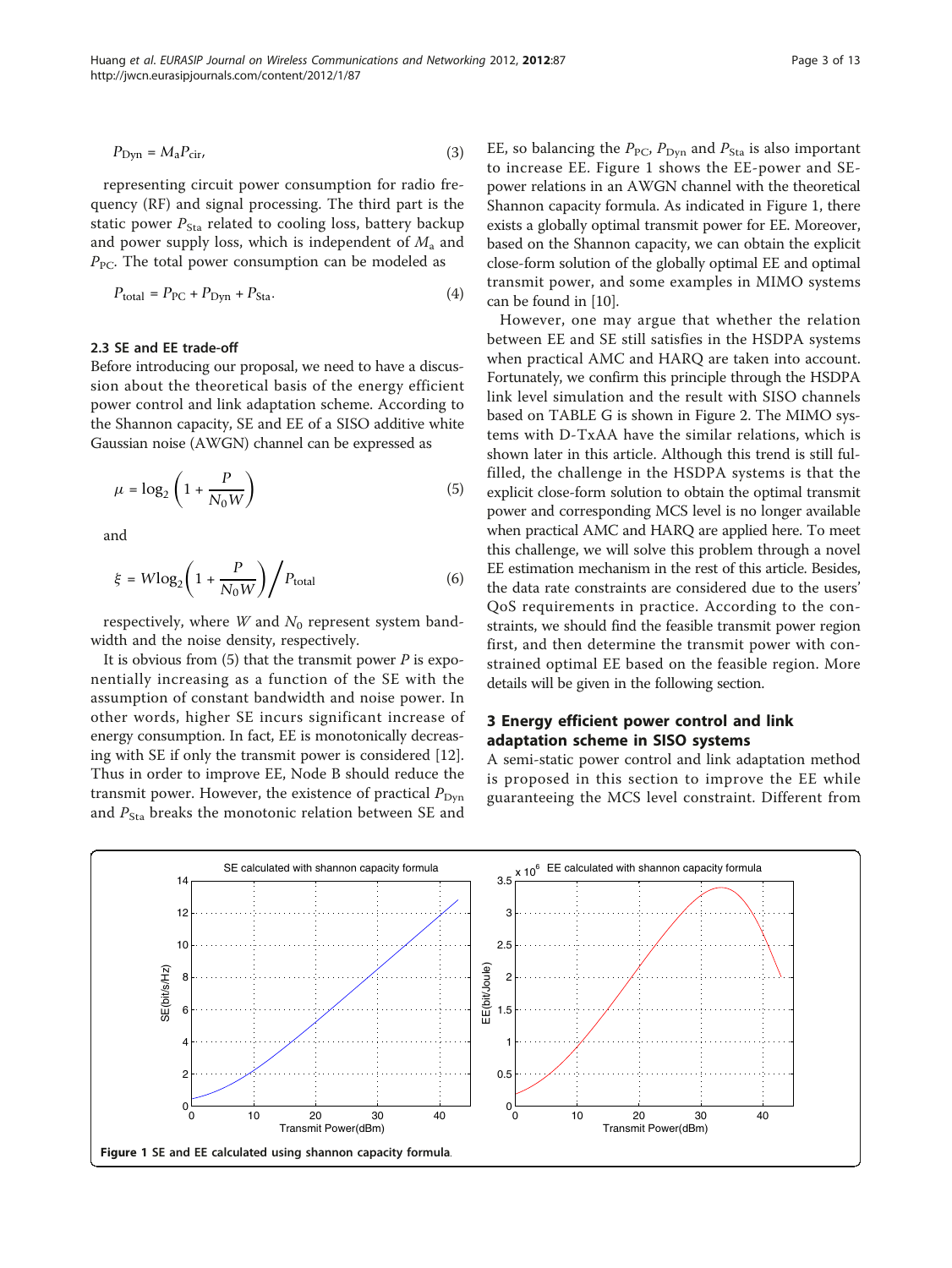<span id="page-3-0"></span>

the previous energy efficient schemes which are only applicable for the Shannon capacity, our proposed scheme determines the energy efficient transmit power and MCS level according to a practical EE estimation mechanism, which is based on CQI feedback. Furthermore, we propose a semi-static dual trigger to control the transmit power and MCS level configuration, which is practical in the HSDPA systems.

Figure [3](#page-4-0) shows the operational flowchart of the proposed power control and link adaptation procedure at the Node B. As long as CQI and acknowledgement/negative acknowledgement(ACK/NACK) information are received by the Node B, Node B can estimate the EE and the required transmit power for each MCS level based on the estimation mechanism. Then Node B can determine the MCS level and transmit power with maximum EE. After that, the Node B will determine whether they need to be configured immediately or not, where a semi-static dual trigger mechanism is employed. If it is triggered, the derived optimal transmit power and corresponding optimal MCS level will be reconfigured. In this way, the scheme is realized in a semi-static manner. There are two benefits here. For one thing, the semi-static feature makes the scheme practical in HSDPA which does not support inner loop power control. For another, the cost of signaling can be reduced significantly through controlling the power reconfiguration cycle length adaptively.

In the following subsections, we will introduce the scheme in details.

## 3.1 EE estimation and optimal transmit power determination

We propose the addition of an EE estimation mechanism to the traditional link adaptation operation, whereby it employs the MCS table to estimate the EE and required transmit power for different MCS levels based on CQI feedbacks, and then determines the EE optimal transmit power and MCS level. The MCS table here is defined as the mapping relationship between HS-PDSCH received signal to interference and noise ratio (SINR) threshold and the corresponding feedback CQI index, based on the initial BER target  $\Gamma_{\text{tar}}$ . Each CQI index corresponds to a dedicated MCS level in HSDPA. An example of TABLE G [[3](#page-11-0)] is shown in Figure [4](#page-5-0).

At first, we need to estimate the transmit power required for different MCS levels. According to [\[13](#page-12-0)], the SINR of HS-PDSCH is denoted as

$$
\rho(P_{HS}) = \frac{SF \cdot P_{HS}g}{(1 - \alpha)I_{or} + I_{oc} + N_0W'},\tag{7}
$$

where SF,  $P_{HS}$ , g,  $\alpha$ ,  $I_{\text{or}}$ , and  $I_{\text{oc}}$  denote the spreading factor, HS-PDSCH power, the instantaneous path gain, the channel orthogonality factor, the total received power from the serving cell and the inter-cell interference, respectively. As the link level simulation has captured the effect of the inter-code interference, according to (7), received SINR is proportional to transmit power  $P_{HS}$ assuming that the interference is constant. By taking the logarithm on both sides of (7), we can find that the difference between two transmit power  $P_1$  and  $P_2$  is equal to the difference between the two SINR  $\rho(P_1)$  and  $\rho(P_2)$ derived from them:

$$
P_1(dBm) - P_2(dBm) = \rho(P_1)(dB) - \rho(P_2)(dB),
$$
 (8)

where transmit power is measured in dBm and SINR is measured in dB.

After replacing the actual SINRs in (8) By the SINR thresholds in the MCS table, we can utilize the equation to estimate the transmit power required for the MCS levels. In other words, we propose to approximate the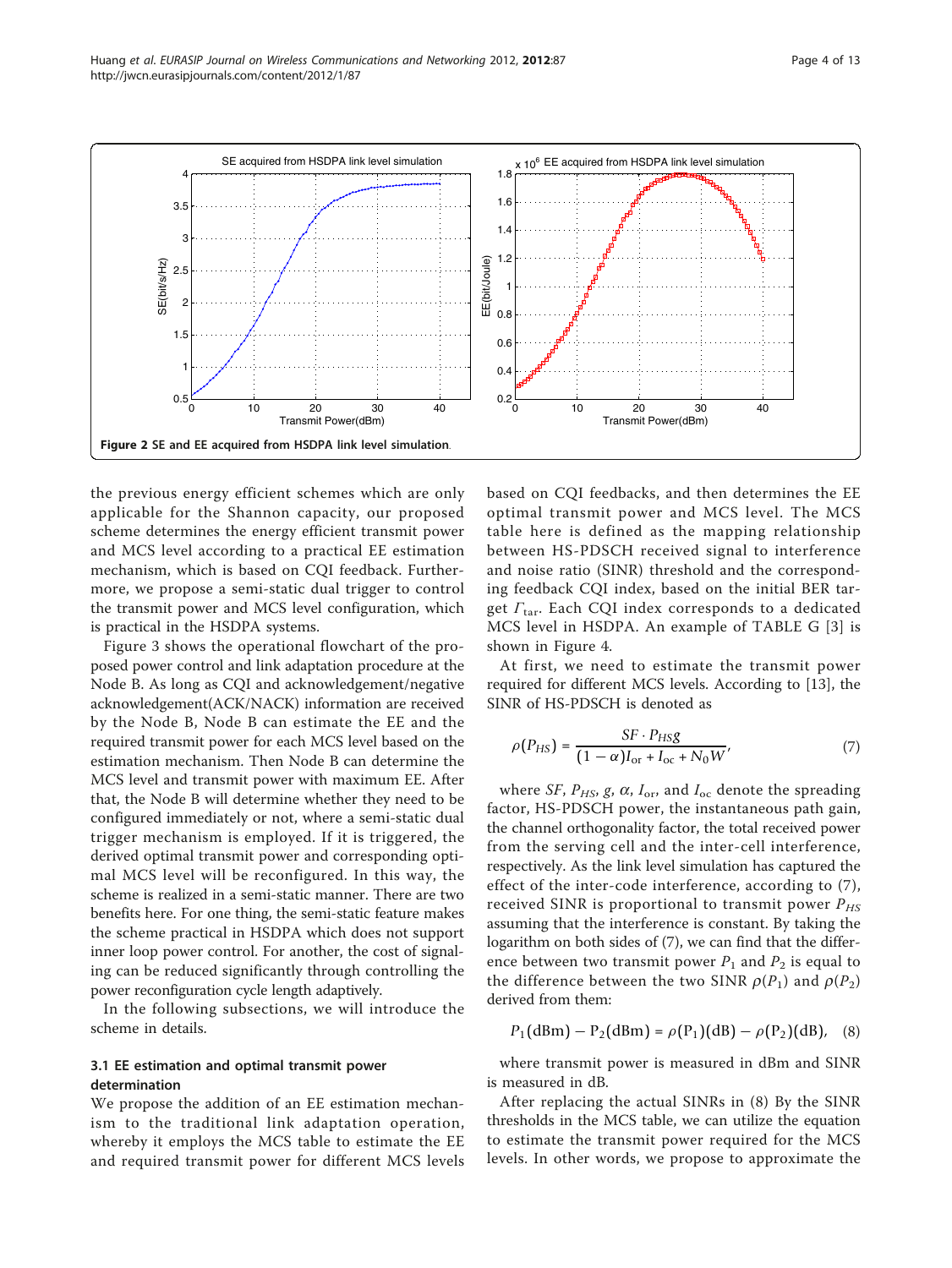<span id="page-4-0"></span>

difference between the transmit power required for two MCS levels as the difference between the two's SINR thresholds. For example, assume that the current transmit power is  $P$  and the feedback CQI index is  $i$ . For an arbitrary CQI index denoted by j, the corresponding SINR threshold is denoted as  $\beta_i$  and the MCS level denoted as  $\theta_i$ . We can estimate the transmit power  $P_i$ required for MCS level  $\theta_i$  as follows:

$$
P_j = P + \beta_j - \beta_i + \delta. \tag{9}
$$

The offset  $\delta$  here is to deal with the impact of channel variations which can be determined based on the feedback ACK/NACK information from the user side.

In the simplest case,  $\delta$  can be set to zero and (9) can be rewritten as:

$$
P_j = P + \beta_j - \beta_i. \tag{10}
$$

Note that transmit power is measured in dBm and SINR threshold is measured in dB in  $(9)$  and  $(10)$ .

One may argue that the adjustment would cause the variation of BER, and then affect the average number of the retransmissions, which may cause the energy wasting. This is not the case. The same BER can be guaranteed for the current and adjusted power level and MCS level, which can be explained as follows. Note that the MCS table at both the BS and the user is based on a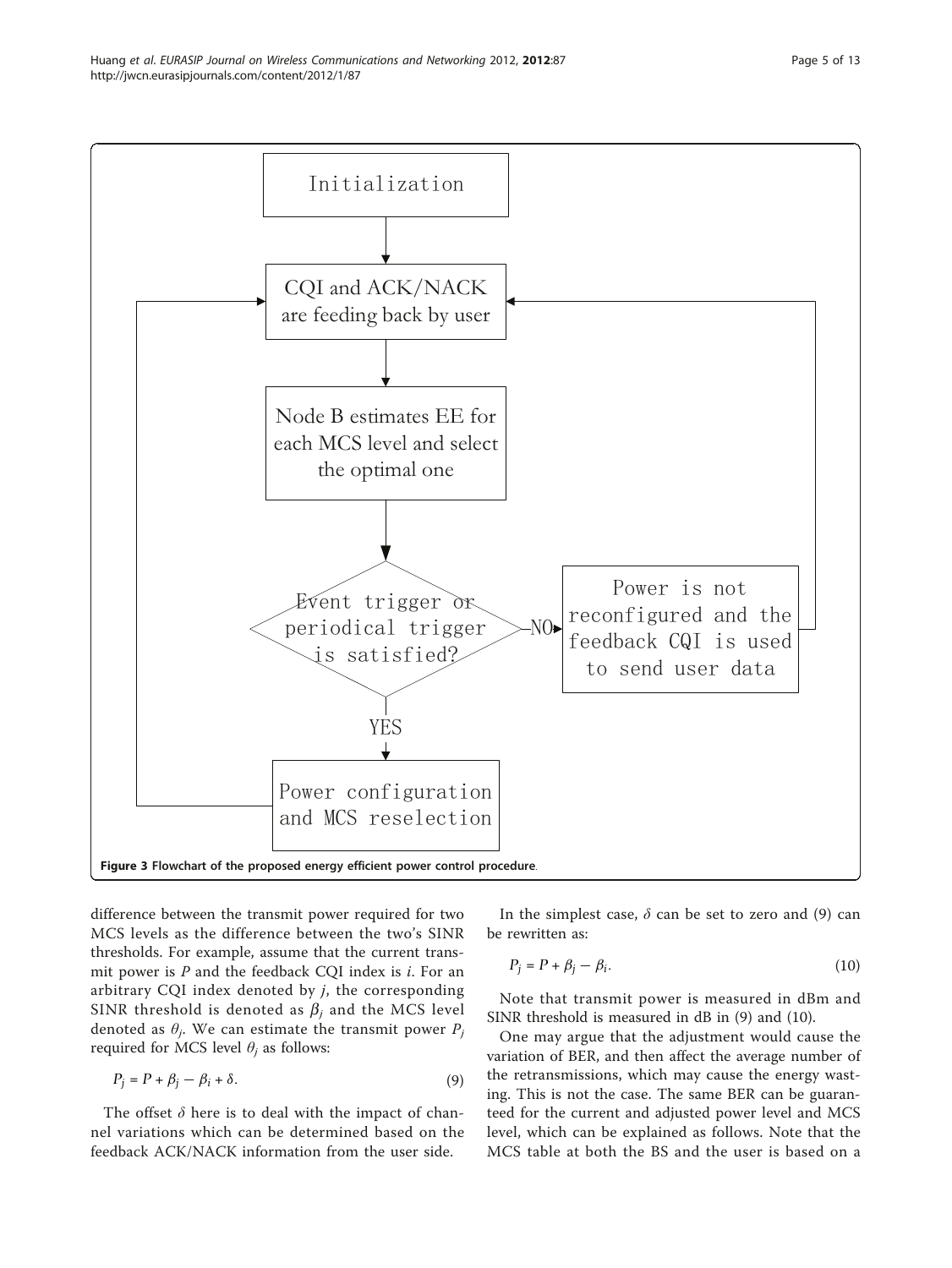<span id="page-5-0"></span>

fixed BER target. Therefore, it is obvious that the current power level and feedback CQI can guarantee the BER. During the adjustment, to make sure the same BER can be guaranteed, the transmit power and the MCS level are jointly adjusted. That is to say, when the transmit power is decreased, the corresponding MCS level should also be decreased. As the same BER is guaranteed in this way, the same retransmission probability can also be guaranteed, and the average number of the retransmissions will not be affected. In a word, our scheme would work well without affecting the mechanism of the retransmission, which is practical in real systems.

Then the estimation of EE for the MCS level  $\theta_i$  is given by:

$$
\xi_j = \frac{\tau_j}{t_s \cdot \left(\frac{p_j}{\eta} + P_{\text{Dyn}} + P_{\text{Sta}}\right)},\tag{11}
$$

where  $\tau_i$  represents the transport block size of the MCS level  $\theta_i$ , and  $t_s$  is equal to two milliseconds and represents the duration of one TTI for HSDPA. Then we compare the estimated EE for each MCS level, determine the optimal CQI index  $j^*$  by

$$
j^* = \underset{j}{\arg \max} \xi_j. \tag{12}
$$

The corresponding MCS level is denoted as  $\theta_{i^*}$  and the required transmit power denoted as *Pj* ∗ .

As the minimum MCS level of the user is  $\theta_{\min}$  and the maximum transmit power of the Node B is  $P_{\text{max}}$ , the constrained optimal MCS level and the optimal transmit power can be given by:

$$
\theta_{\rm opt} = \min(\max(\theta_{\rm min}, \theta_{j*}), \theta_{\rm max}),
$$
  
\n
$$
P_{\rm opt} = \min(\max(P_{\rm min}, P_{j*}), P_{\rm max}).
$$
\n(13)

The same estimation mechanism above can be employed to determine the corresponding minimum transmit power  $P_{\text{min}}$  and the corresponding maximum MCS level  $\theta_{\text{max}}$ . Correspondingly, the estimated EE for the optimal MCS level and transmit power is denoted as ξopt.

In our proposed algorithm, only the feedback CQI and ACK/NACK information are necessary for Node B to do the EE estimation and energy efficient power determination.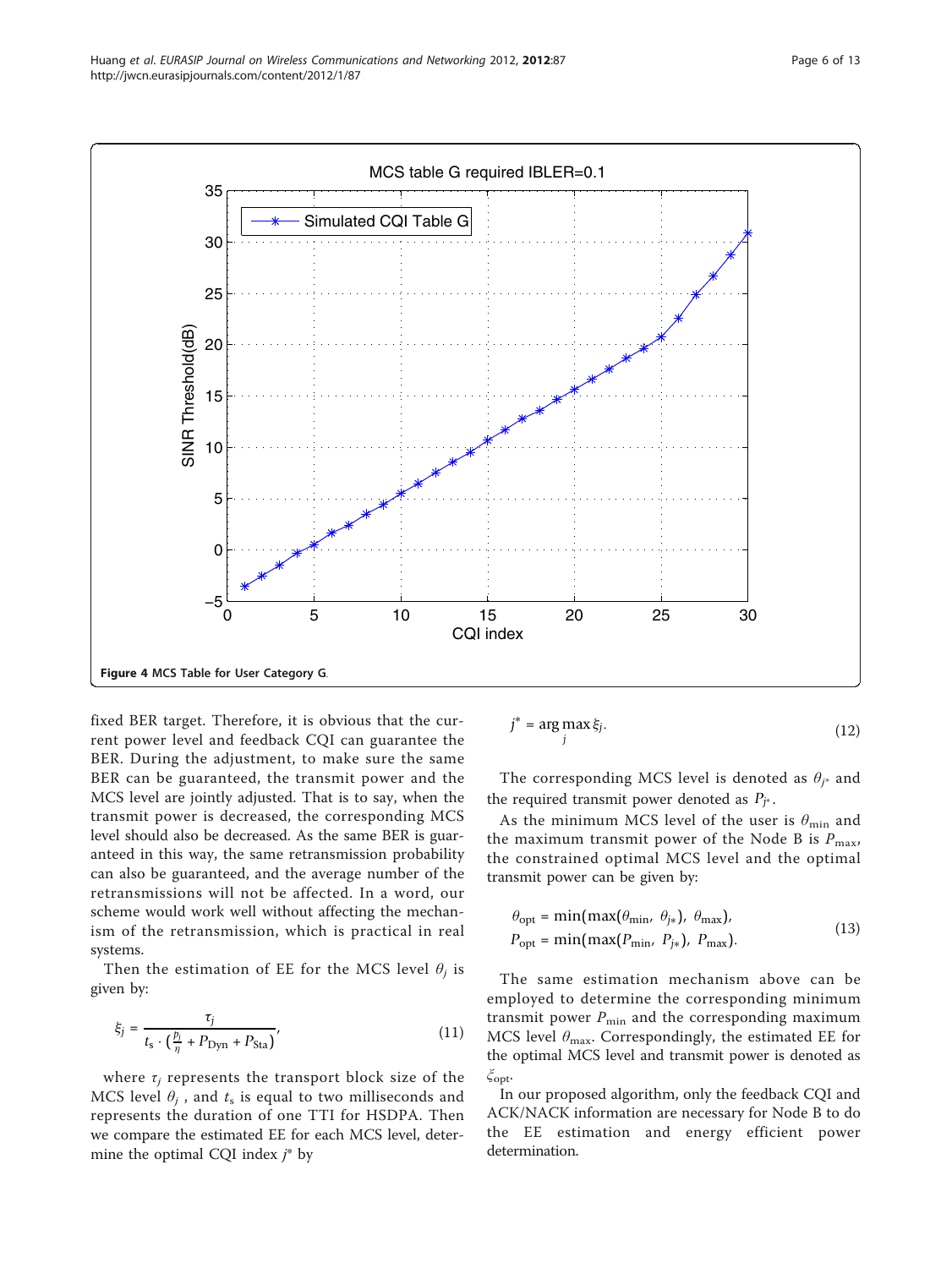#### 3.2 Semi-static power reconfiguration trigger

However, the power configuration cannot be performed instantaneously due to the following two reasons. For one thing, the support for fast AMC and HARQ functionality in HSDPA does not allow the transmit power change frequently. For another, in order to guarantee the accuracy of the CQI measurement and user demodulation especially for high order modulation, Node B should inform the user of the transmit power modifications through the signalling called measurement power o set (MPO) in radio resource control (RRC) layer when the transmit power is reconfigured. If the configuration performs frequently, the signaling overhead is significant. Therefore, we propose a semi-static trigger mechanism to control the procedure.

Assume that the EE derived from the last transmission is  $\xi$ , define relative EE difference D as follows:

$$
D = \frac{\xi_{\rm opt} - \xi}{\xi_{\rm opt}}.\tag{14}
$$

In our proposed scheme, the minimum trigger interval is set to be  $\gamma_{\text{prohibit}}$ , and the maximum trigger interval to be  $\gamma_{periodic}$  which satisfies  $\gamma_{periodic} \gg \gamma_{probability}$ . A timer is used to count the time from the last power configuration and the timing is denoted as  $t$ .

First, if

$$
\begin{cases} D \geq \Delta \\ t > \gamma_{\text{prohibit}} \end{cases} \tag{15}
$$

both are satisfied, the proposed energy efficient power configuration and corresponding MCS reselection process is triggered. This event trigger can guarantee EE gain and also avoid frequent power configuration. On the other hand, if

$$
t > \gamma_{\text{periodic}} \tag{16}
$$

is satisfied, the power configuration process must be triggered regardless of the value of D. This periodical trigger ensures that the scheme is always active and gurantees the EE gain. If the power configuration is triggered, the timer must be reset to zero. The whole trigger mechanism above is robust as its parameters can be configured adaptively according to actual systems. It can be implemented practically in HSDPA and signaling overhead can be reduced.

#### 4 Extension to MIMO system

As the MIMO technique called D-TxAA can be applied in HSDPA, we propose a modified power control and link adaptation scheme which is applicable to MIMO HSDPA systems in this section.

When MIMO is configured, the Node B will transmit data to the user through either single stream or dual streams in the physical layer. If the former is selected, the proposed scheme in the previous section still works well and the estimated EE is also given by (11). If the latter is selected, only the EE estimation mechanism in the Node B need to be modified. In this situation, the Node B estimates the sum EE of the two streams instead of a single stream. As transmit power is always shared equally between the two streams, transmit power modifications of the two streams must be the same during the reconfiguration. According to (8), the corresponding SINR threshold difference between the reconfigured CQI and the previous one is also the same for the two streams. For example, denote the feedback CQI index of the first stream as  $i_1$  and the second stream  $i_2$ . The MCS levels they indicated are  $\theta_{i_1}$  and  $\theta_{i_2}$  respectively. If the corresponding CQI index for the first stream is adjusted to  $j_1$  and that for the second stream is adjusted to  $j_2$  when the transmit power is reconfigured, the MCS levels used will be changed into  $\theta_{j_1}$  and  $\theta_{j_2}$  respectively. Denote the corresponding SINR threshold for CQI index  $i_1$ ,  $i_2$ ,  $j_1$ , and  $j_2$  as  $\beta_{i_1}$ ,  $\beta_{i_2}$ ,  $\beta_{j_1}$ , and  $\beta_{j_2}$ , respectively, the following equation must be satisfied:

$$
\beta_{j_1} - \beta_{i_1} = \beta_{j_2} - \beta_{i_2}.
$$
\n(17)

The estimation of transmit power required for the new MCS level pair  $\theta_{j_1}$  and  $\theta_{j_2}$  can be given by

$$
P_{\text{new}} = P + 2 \cdot (\beta_{j_1} - \beta_{i_1}). \tag{18}
$$

The estimation of the sum EE can be given by

$$
\xi_{\text{new}} = \frac{\tau_{j_1} + \tau_{j_2}}{t_s \cdot \left(\frac{P_{\text{new}}}{\eta} + P_{\text{Dyn}} + P_{\text{Sta}}\right)}.
$$
(19)

Through comparing the sum EE among all possible MCS level pairs of the two streams, the optimal transmit power and the corresponding MCS level pair for dual streams is selected.

As the mode switching between single stream and dual streams is done at the user side based on maximizing SE, one may argue that the chosen mode may not be the most energy efficient one. Interestingly, as the total power consumption is the same for the two mode according to the power model given by (4), the choice made at the user side can lead to the most energy efficient mode, which can be explained as follows. Comparing (11) with (19), we can know that the denominators of the expressions on the right side are the same, so the value of estimated EE is determined by the numerators. Thus if the sum of transport block size of the preferred MCS levels for dual stream mode is greater than that for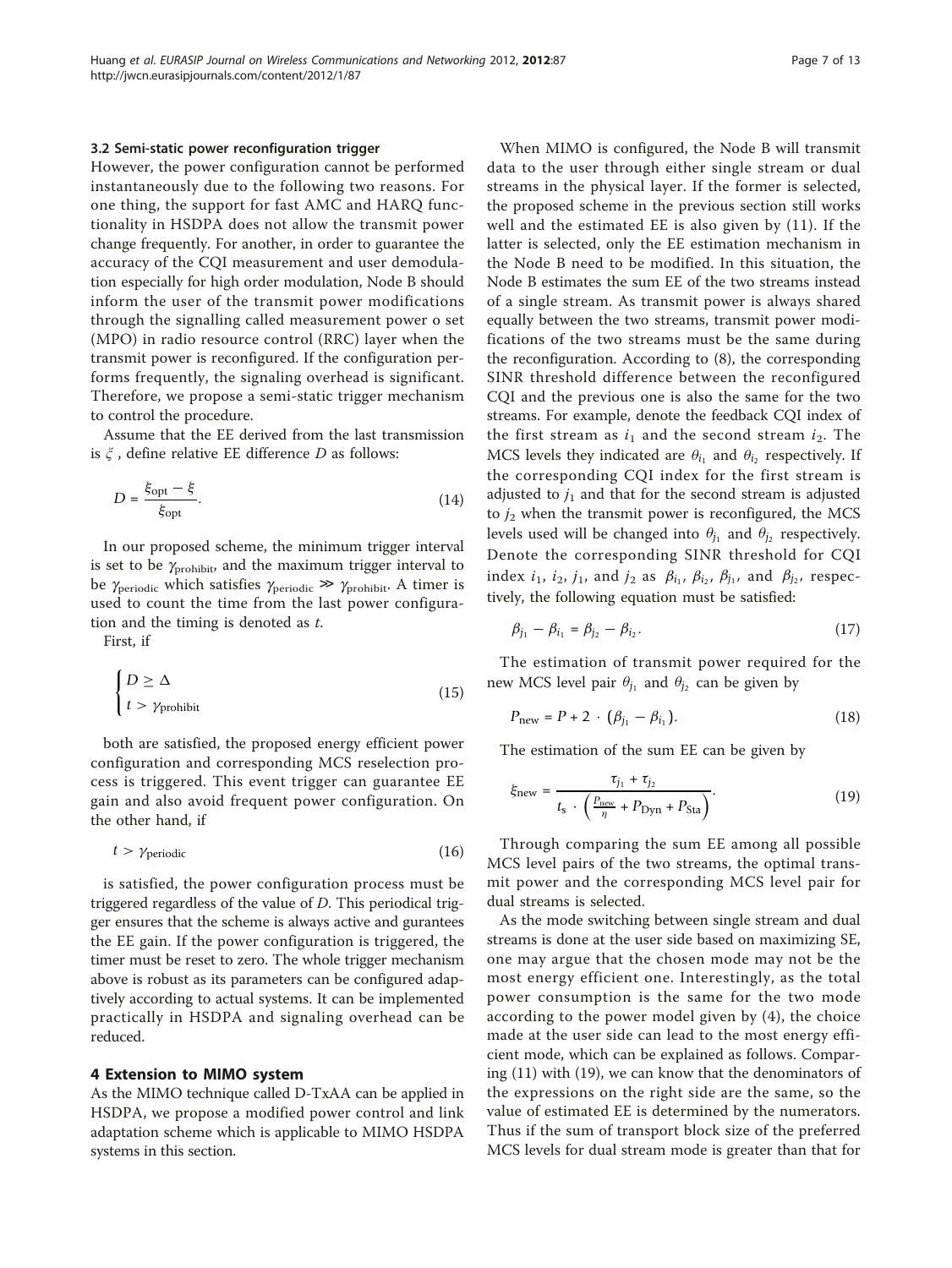single stream mode, dual stream mode is selected by the user, and vice versa. So the energy efficient criterion for mode selection between single stream and dual streams is the same as maximizing SE criterion.

# 5 Simulation results

In this section, we evaluate the performance of the proposed algorithm in different scenarios and give some discussions on mode switching between MIMO and SIMO configuration along with our proposed scheme according to HSDPA link level simulation results. A multi-path rayleigh fading channel model and path loss model of PA3 is considered. Bandwidth is 5 MHz, and the duration of a subframe is 2 ms. The parameters of power model are set as  $\eta = 0.38$ ,  $P_{\text{cir}} = 6W$ , and  $P_{\text{sta}} =$ <sup>6</sup>W . The maximum transmit power is set to be 43 dBm.

Figures 5, [6](#page-8-0), and [7](#page-8-0) depict the performance of the proposed semi-static power control method. Proposed energy efficient power control used in every subframe is viewed as a performance upper bound and the traditional scheme as a baseline where a transmit power of 40.5 dBm is configured. If the energy efficient scheme is used, the transmit power will be configured based on the EE estimation as long as user's feedback is available. Here

parameters of the semi-static trigger are set as  $\gamma_{\text{probability}} =$ 20ms,  $\gamma_{\text{periodic}}$  = 200 ms and  $\Delta$  = 20%. Figure 5 shows that a considerable EE gain of our proposed semi-static power control scheme can be acquired over the baseline. Furthermore, the proposed scheme's EE performance is comparable with the upper bound. Figure [6](#page-8-0) demonstrates that transmit power reconfiguration frequency is reduced compared with the upper bound algorithm, thus signaling overhead is significantly reduced, due to the proposed dual trigger. The event trigger which sets a threshold for the gap and the periodical trigger also ensures EE gain. Figure [7](#page-8-0) also evaluates the performance of the algorithm under different user speed. We can find that the EE gain would decline with increasing user moving speed, and the reason is explained that when the channel fluctuation becomes faster because of increased moving speed, EE optimal power changes more quickly. However, our proposed power configuration can not track this rapid change due to the semi-static characteristic, so the EE gain decreases, but a considerable EE gain can still be observed at high user speed.

Figures [8](#page-9-0) and [9](#page-9-0) show the impact of path loss and minimum CQI constrains on EE gain of our proposed scheme. Each minimum CQI constraint corresponds to a minimum MCS constraint. User speed is set as 3 km/h.

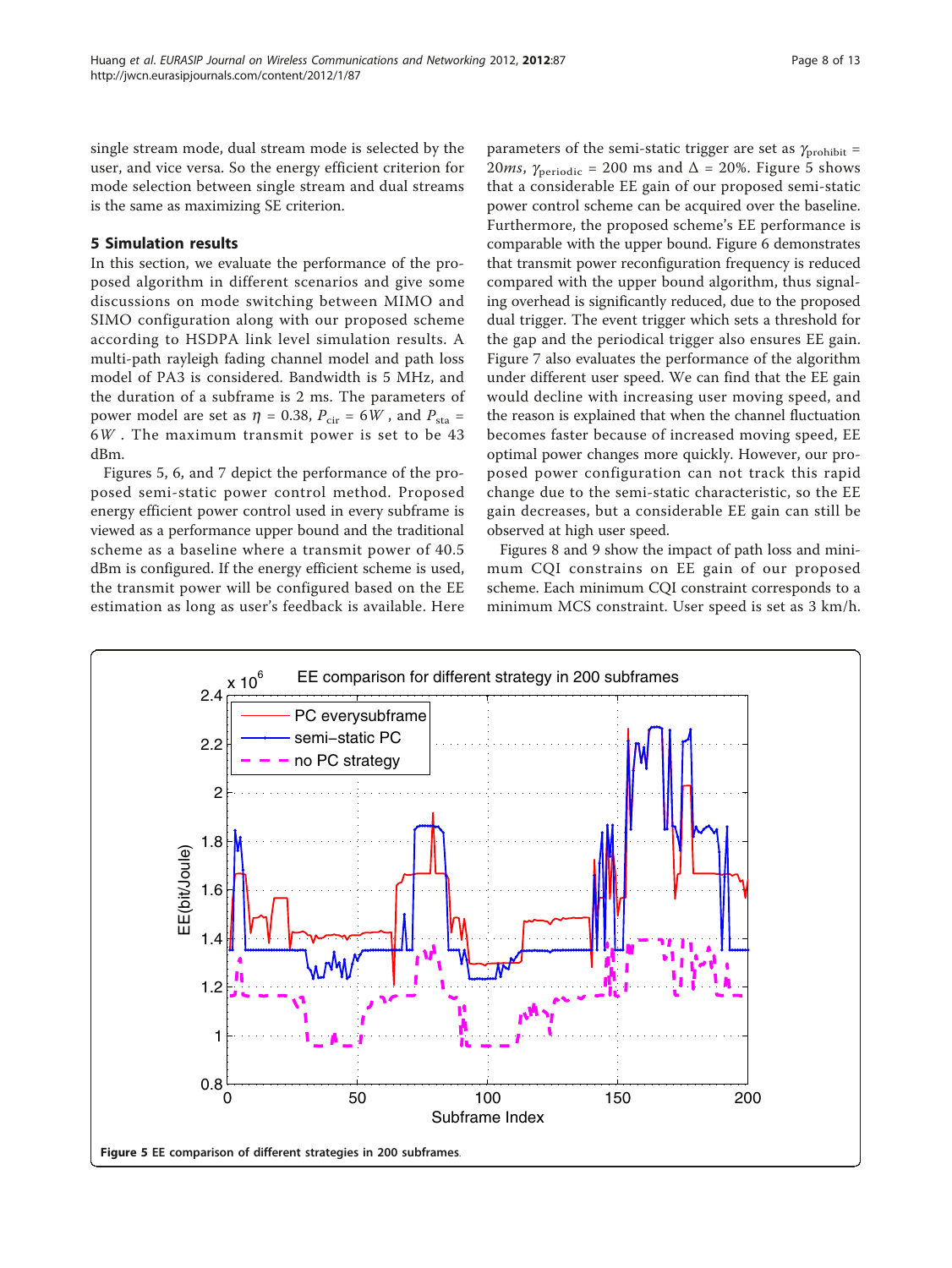<span id="page-8-0"></span>

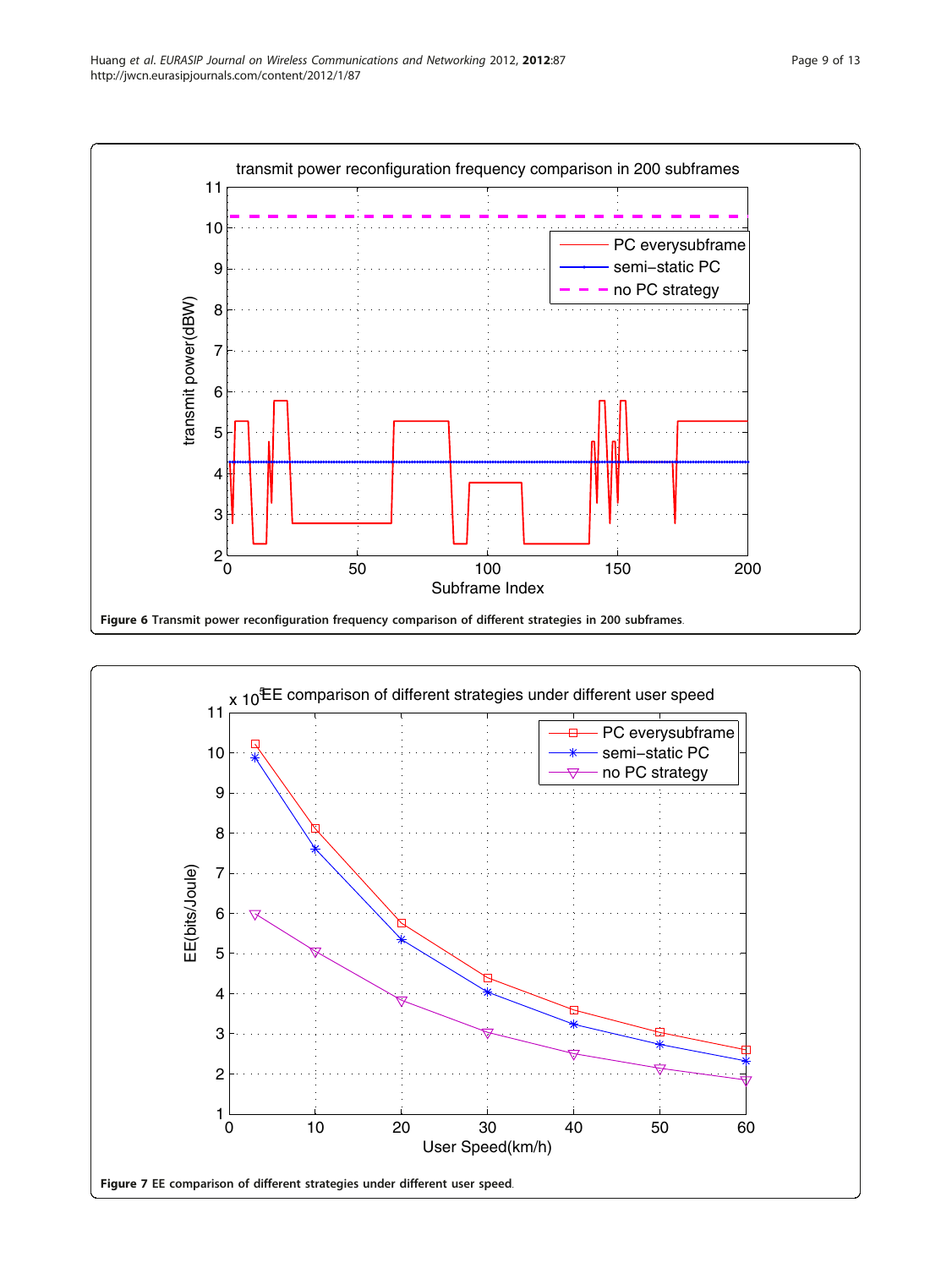<span id="page-9-0"></span>

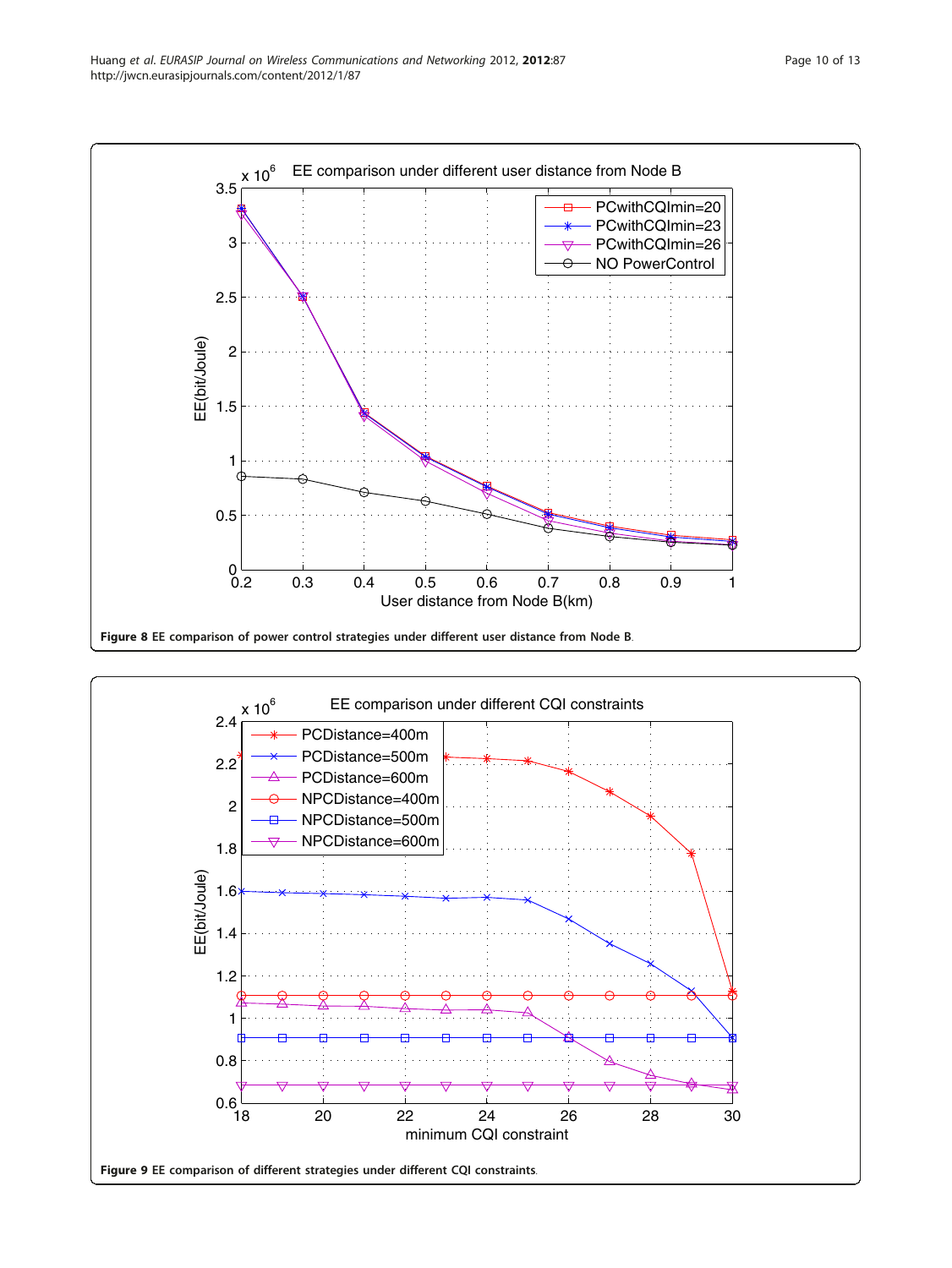When the minimum CQI constraints are not so tight, we can see that the EE gain of the proposed algorithm is similar in Figure [8.](#page-9-0) EE gain decreases when user moves away from Node B and the reason is that the optimal transmit power increases and gradually approaches the transmit power configured in the baseline. From Figure [9,](#page-9-0) we can also observe that the looser the minimum CQI constrain is, the larger EE gain we can acquire.

Figure 10 gives EE comparison between D-TxAA and SIMO configuration under different transmit power in HSDPA, and Figure [11](#page-11-0) illustrates the simulation results for different EE performances between HSDPA-SIMO and HSDPA-MIMO systems by employing our proposed power control method. From Figure 10, we can see that there exists an EE optimal transmit power for each mode. Another observation is that EE performance of SIMO mode is better than MIMO when transmit power is not large, and vice versa. The reason is explained as follows. The total power can be divided into three parts: PC power, transmit antenna number related power  $P_{\text{Dyn}}$ , and transmit antenna number independent power  $P_{sta}$ . When transmit power is large,  $P_{PC}$ dominates the total power (the denominator of the EE) and  $P_{\text{Dvn}}$  is negligible. Because the MIMO mode can acquire higher capacity, higher EE is available for this mode in the large transmit power scenario. When transmit power is low, the ratio of  $P_{\text{Dyn}}$  to the total power increases, and leads to lower EE for MIMO compared with SIMO. Figure [11](#page-11-0) provides insights on the impact of the distance on the mode switching. When the distance between the user and the Node B is getting larger, MIMO is better, and vice versa. This is because in the long distance scenario, the first part increases and dominates the total power, then more active antenna number is preferred.

From Figures 10 and [11,](#page-11-0) we can conclude that significant energy saving can be further acquired when adaptive mode switching between SIMO and MIMO is applied. However, adaptive mode switching may be dificult due to some practical reasons. First, when SIMO mode is configured, parameters like PCI and CQI for the second stream are not available because the second antenna is switched off to save energy. Thus, how to estimate the available EE for D-TxAA is a challenge. Second, the transmit antenna number information should be informed through the system information, so the mode switching will impact all users in the cell and bring huge signaling overhead. To sum up, the protocol may need to

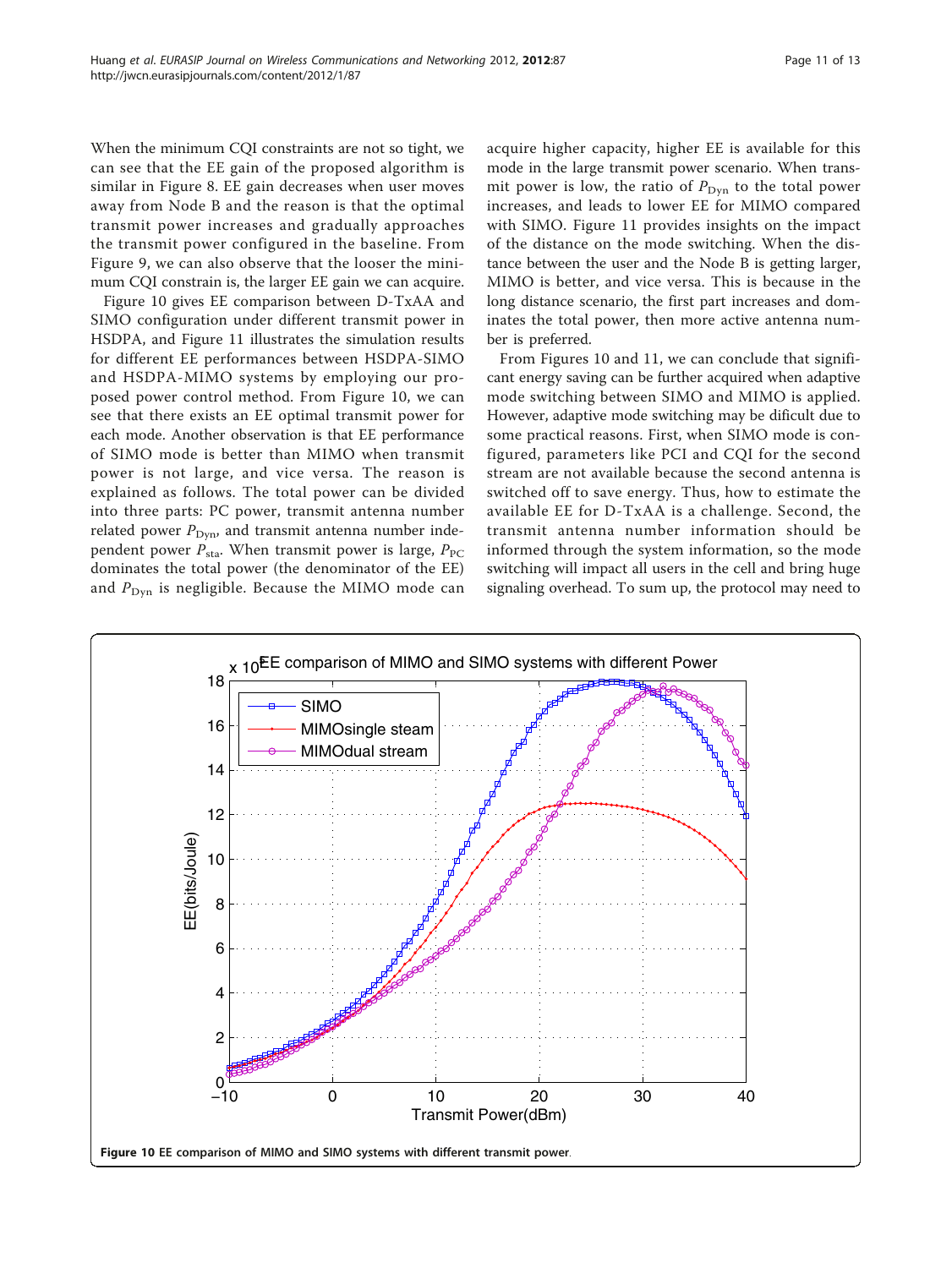<span id="page-11-0"></span>

Figure 11 EE comparison of the proposed strategy for MIMO and SIMO systems in HSDPA with different user pathloss from Node B.

be redesigned to utilize the potential EE improvement with mode switching. Nevertheless, the Node B can decide the active antenna number according to the load of the systems, which should be realized in the network level and is beyond the scope of this article.

# 6 Conclusion

In this article, we investigate the impact of transmit power and MCS level configurations on EE in HSDPA and propose an energy efficient semi-static joint power control and link adaptation scheme. We extend the proposed scheme to the MIMO HSDPA scenario. Simulation results prove that the EE gain is significant and the method is robust. Finally, we have a discussion about the potential EE gain of mode switching between SIMO and MIMO configuration along with the practical challenging issues.

#### Abbreviations

HSDPA: high speed downlink packet access; MCS: modulation and coding scheme; MIMO: multiple input multiple output; SIMO: single input multiple output; ICT: Information and communications technology; HS-PDSCH: high speed physical downlink shared channel; AMC: Adaptive Modulation and Coding scheme; HARQ: hybrid Automatic Repeat request; D-TxAA: dual stream transmit adaptive antennas; QoS: Quality of Service; PC: power

conversion; BER: bit error rate; SISO: single input single output; CQI: channel quality indicator; PCI: precoding control indicator; RF: Radio Frequency; SE: spectral efficiency; EE: energy efficiency; AWGN: additive white Gaussian noise; SINR: signal to interference and noise ratio; ACK: acknowledgement; NACK: negative acknowledgement; MPO: measurement power offset; RRC: radio resource control.

#### Acknowledgements

This study was supported by Huawei Technologies, Co. Ltd., China.

#### Competing interests

The authors declare that they have no competing interests.

#### Received: 31 August 2011 Accepted: 6 March 2012 Published: 6 March 2012

#### References

- 1. L Correia, D Zeller, O Blume, D Ferling, Y Jading, I Godor, G Auer, L Der Perre, Challenges and Enabling Technologies for Energy Aware Mobile Radio Network. IEEE Commun Mag. 48(11), 66–72 (2010)
- 2. G Fettweis, E Zimmermann, ICT energy consumption trends and challenge, in Proceedings of the 11th International Symposium on Wireless Personal Multimedia Communications (WPMC 2008), vol. 1. (Laplend, Finland, 2008), pp. 2006–2009
- 3. 3GPP Technical Specification, TS 25.308 version 10.1.0, High Speed Downlink Packet Access (HSDPA) Overall description [http://www.3gpp.org/](http://www.3gpp.org/ftp/Specs/archive/25 series/25.308/25308-a50.zip) [ftp/Specs/archive/25 series/25.308/25308-a50.zip](http://www.3gpp.org/ftp/Specs/archive/25 series/25.308/25308-a50.zip)
- 4. G Micallef, P Mogensen, H-O Scheck, Dual-Cell HSDPA for network energy saving, in Proceedings of IEEE Vehicular Technology Conference (VTC) 2010 Spring, vol. 1. (Taipei, Taiwan, 2010), pp. 1–5
- 5. MA Marsan, L Chiaraviglio, D Ciullo, M Meo, Optimal energy savings in cellular access networks, in Proceedings of IEEE Intl Conference on